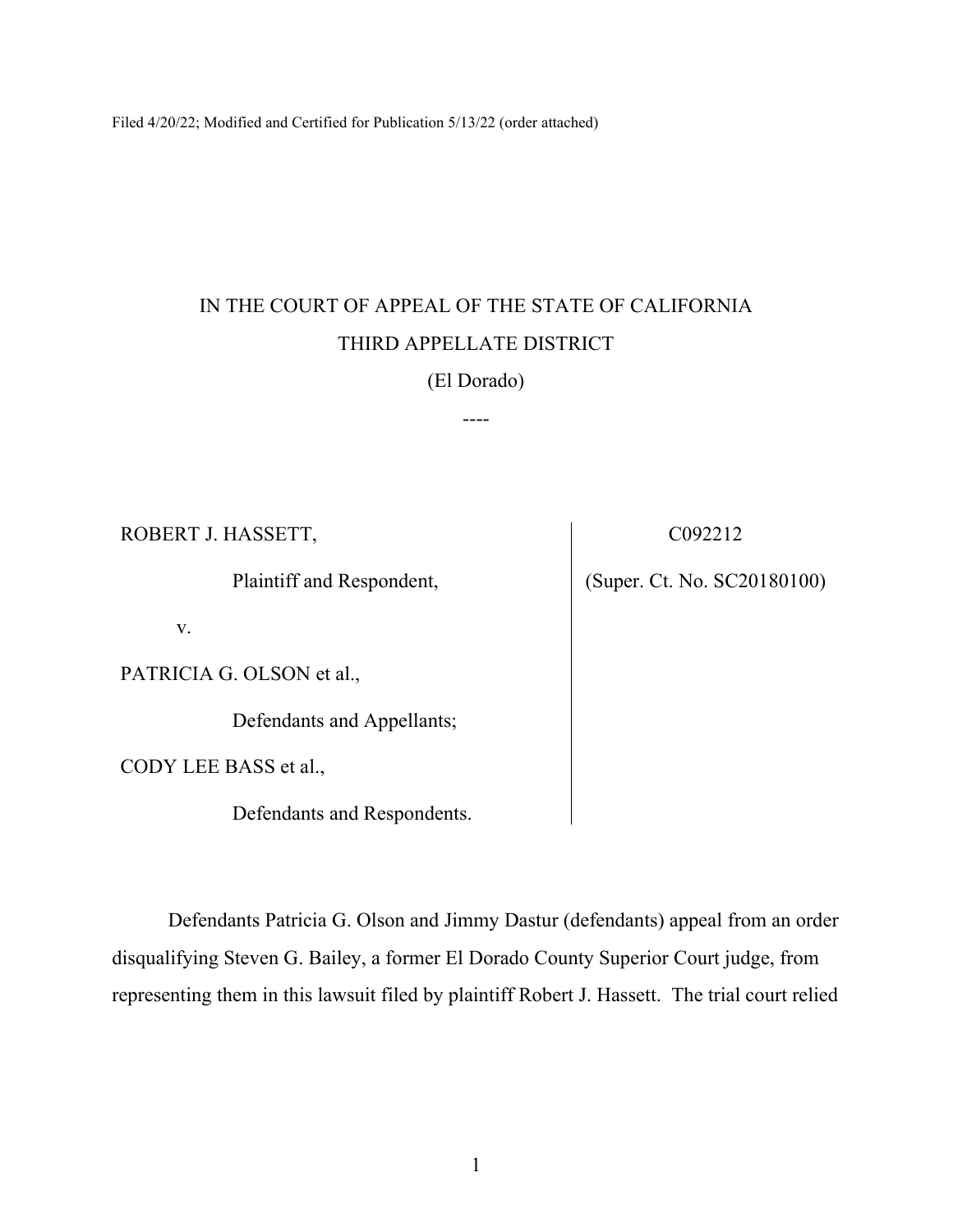on rule 1.12 of the Rules of Professional Conduct,**[1](#page-1-0)** which provides in relevant part that "a lawyer shall not represent anyone in connection with a matter in which the lawyer participated personally and substantially as a judge . . . unless all parties to the proceeding give informed written consent." (Rule 1.12(a).) The court found that Bailey's participation as a judge was personal and substantial in rendering decisions in two other cases involving the validity of options and a purchase agreement for the same real property at issue in the action brought by Hassett.

Defendants contend that the order should be reversed because: (1) Hassett lacks standing; (2) the disqualification motion was a tactic designed to disrupt defense; and (3) Bailey did not personally and substantially participate as a judge in a "matter" within the meaning of rule 1.12.

We will affirm the order.

#### **FACTUAL AND PROCEDURAL BACKGROUND**

In June 2018, Hassett filed a complaint for breach of contract for sale of certain real property, for specific performance of contract, for declaratory relief, and to quiet title. Hassett named as defendants Olson, individually and as trustee of the Patricia G. Olson revocable trust, Dastur as the trustee of the Patricia G. Olson irrevocable living trust, Cody Lee Bass, and Green Bijou Properties, LLC (Green Bijou). Hassett alleged that he is the rightful owner of two real properties in South Lake Tahoe: 949 Bal Bijou Road, a residence adjacent to the other property located at 3443 Lake Tahoe Boulevard, also referred to as the Olson Bijou Shopping Center. In September 2018, Hassett amended the complaint to allege claims for breach of a contract to sell these properties to him, specific performance of the contract, declaratory relief against Bass concerning his purported option agreements to purchase the properties, declaratory relief that transfer of

<span id="page-1-0"></span>**<sup>1</sup>** All undesignated rule references are to the Rules of Professional Conduct.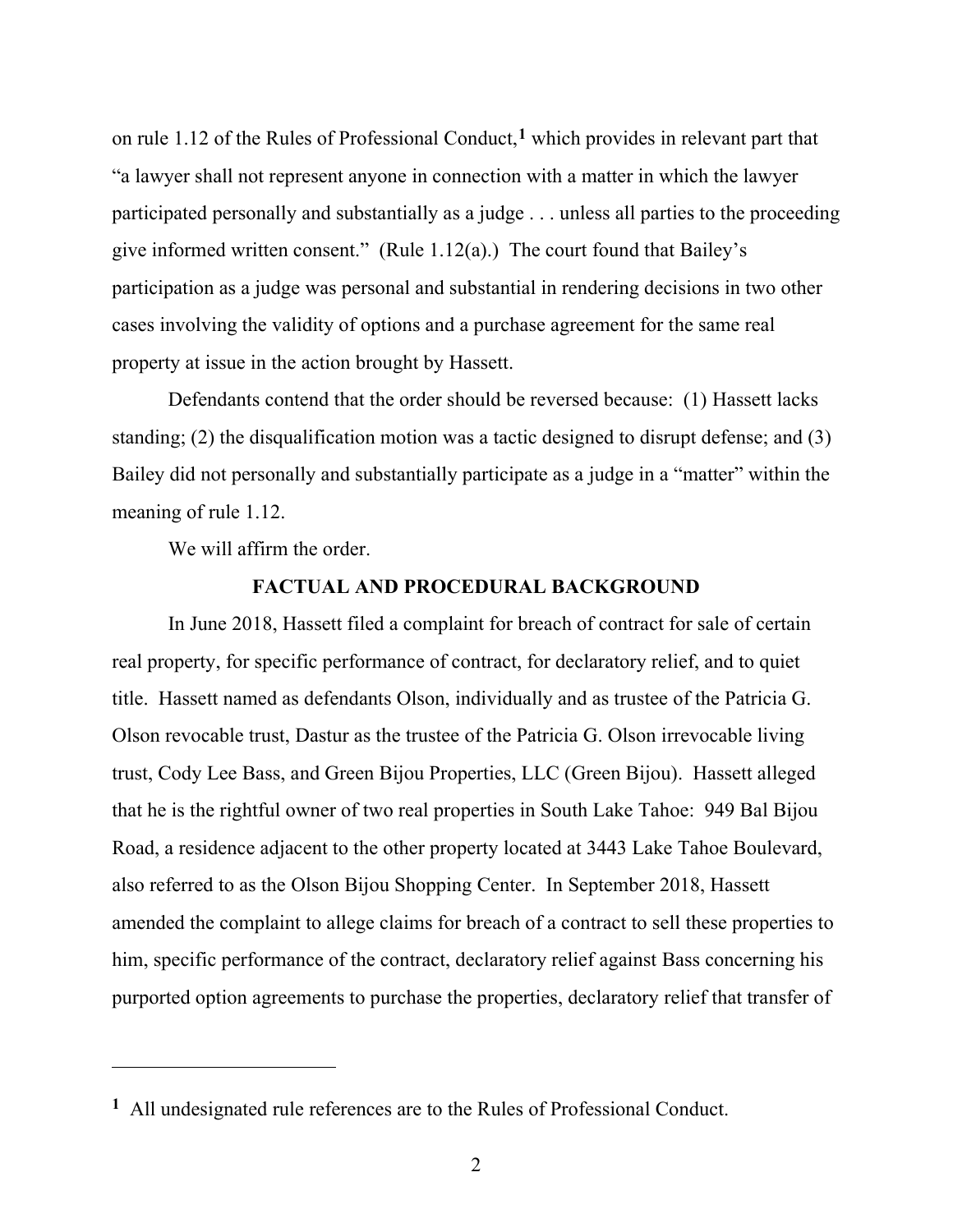title to the properties to Green Bijou was null and void, and to quiet title to the properties, as well as other claims against Bass and Green Bijou.

In February 2020, Hassett brought a motion to disqualify Bailey from representing Olson and Dastur based on rule 1.12. Hassett contended that Bailey presided over two cases in El Dorado County Superior Court—*Cody Bass and Tahoe Wellness Cooperative, Inc. v. City of South Lake Tahoe*, El Dorado County Superior Court case No. SC20160208 (*Bass v. South Lake Tahoe*), and *Cody Bass v. Olson Bijou Center, L.P., Patricia G. Olson and Patrick Olson*, El Dorado County Superior Court case No. SC20160080 (*Bass v. Olson*)—and issued orders relating to the enforceability of Bass's options to purchase the two South Lake Tahoe properties, matters also in dispute in Hassett's action.

A supporting declaration attached a letter from Bailey to the El Dorado County Superior Court judge assigned to this case. Bailey informed the judge that he had associated into the case as co-counsel for Dastur. Bailey expressed concern regarding a hearing set for the following day, which the judge might not be able to hear based on the judge's status as Bailey's former colleague and their social relationship. Bailey noted that in all previous matters where he appeared in El Dorado County Superior Court the entire bench had recused itself and referred the matter to the Judicial Council for reassignment. Bailey suggested the judge inform counsel for the parties whether the hearing would go forward.**[2](#page-2-0)**

The declaration also attached as exhibits: (1) a temporary restraining order Bailey issued in *Bass v. Olson* enjoining the owners from entering into any new leases or modifying any existing leases for the South Lake Tahoe properties without Bass's

<span id="page-2-0"></span>**<sup>2</sup>** The judge disqualified herself that day under Code of Civil Procedure section 170.1. The matter was transferred to a Sacramento County Superior Court judge sitting in El Dorado County Superior Court.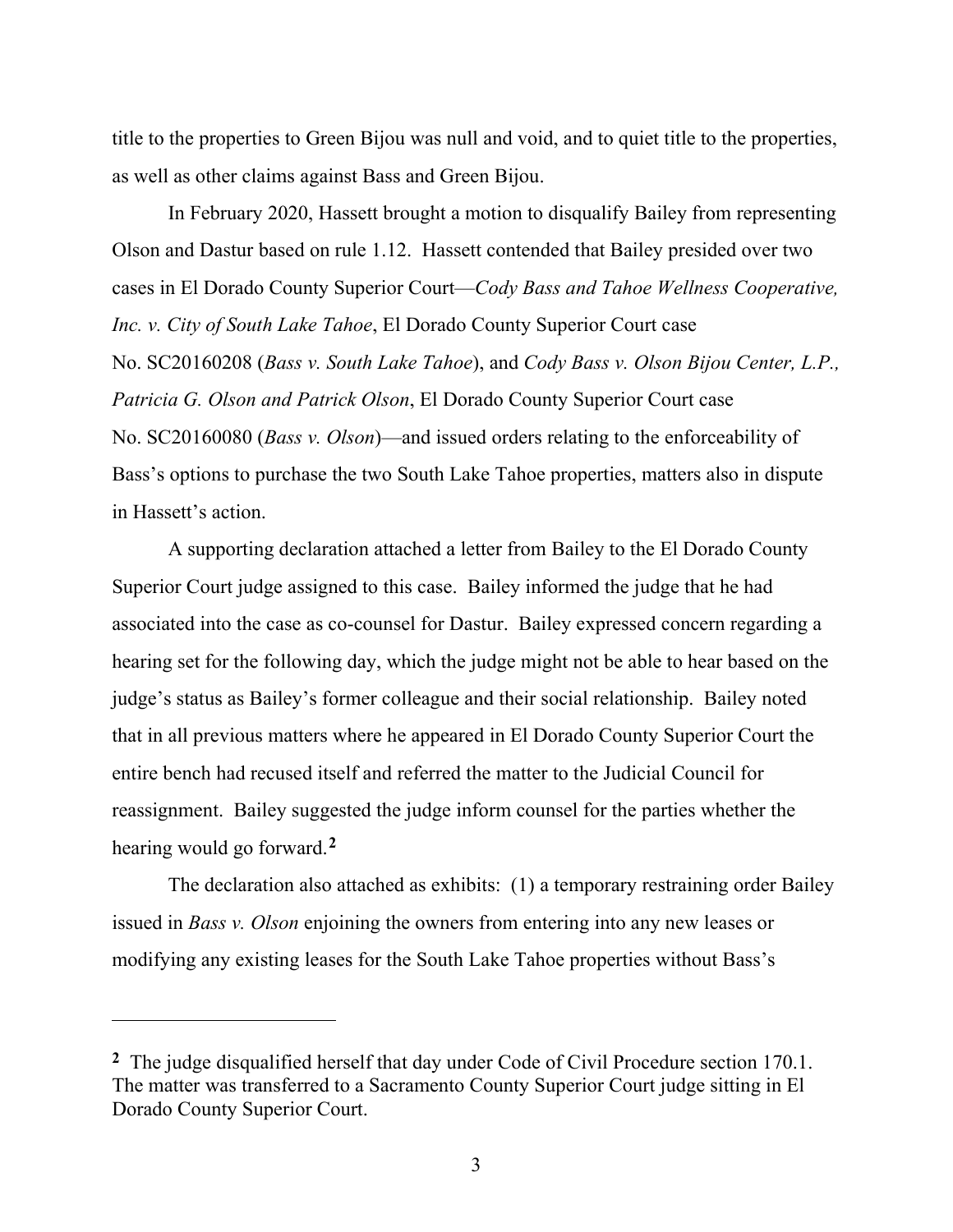consent; (2) an order Bailey signed in *Bass v. South Lake Tahoe* temporarily staying South Lake Tahoe from denying Bass a marijuana dispensary permit; and (3) the transcript of a hearing Bailey conducted on the request for a temporary stay. **[3](#page-3-0)**

The discussion between counsel for the parties and Bailey at the hearing indicated that Olson as owner had objected to the city issuing a marijuana dispensary permit, a required element for the permit, to Bass and his dispensary leasing space at the shopping center. In the course of the hearing, Bailey commented that the property owner might have "unclean hands," in that the objection was voiced while the landlord (Olson) and lessee (Bass) were in litigation "over who's actually the rightful owner of the property and whether the Court [Bailey] should compel the property owners themselves to comply with the agreement that they allegedly had entered into."<sup>[4](#page-3-1)</sup> Bailey referred to issuing a discovery order to the property owners in this "companion case"—evidently referring to *Bass v. Olson*—which was "intertwined" with the permit process. Bailey commented that it was "unconscionable" for the property owners to enter into a five- to 15-year lease with Bass and then in the middle of the lease term state that the lessee does not have permission to operate a dispensary.

Olson and Dastur opposed the motion. In support of the opposition, Bruce Grego, counsel for Olson and Dastur, declared that he had been working with Bailey to prepare for trial and would not be ready for the scheduled trial setting conference, if the motion were granted and it became necessary to interview and hire new co-counsel, with the attendant burden on Olson's limited resources.

<span id="page-3-0"></span>**<sup>3</sup>** These exhibits are preceded by an illegible document described only as a minute order Bailey issued in *Bass v. South Lake Tahoe*.

<span id="page-3-1"></span>**<sup>4</sup>** A brief Bass filed in this case quotes Bailey as stating at the hearing that " 'it's potentially probably likely possible at some point in the future that Mr. Bass ends up as the property owner nunc pro tunc back to the date when the agreement . . . was supposed to have been concluded.'"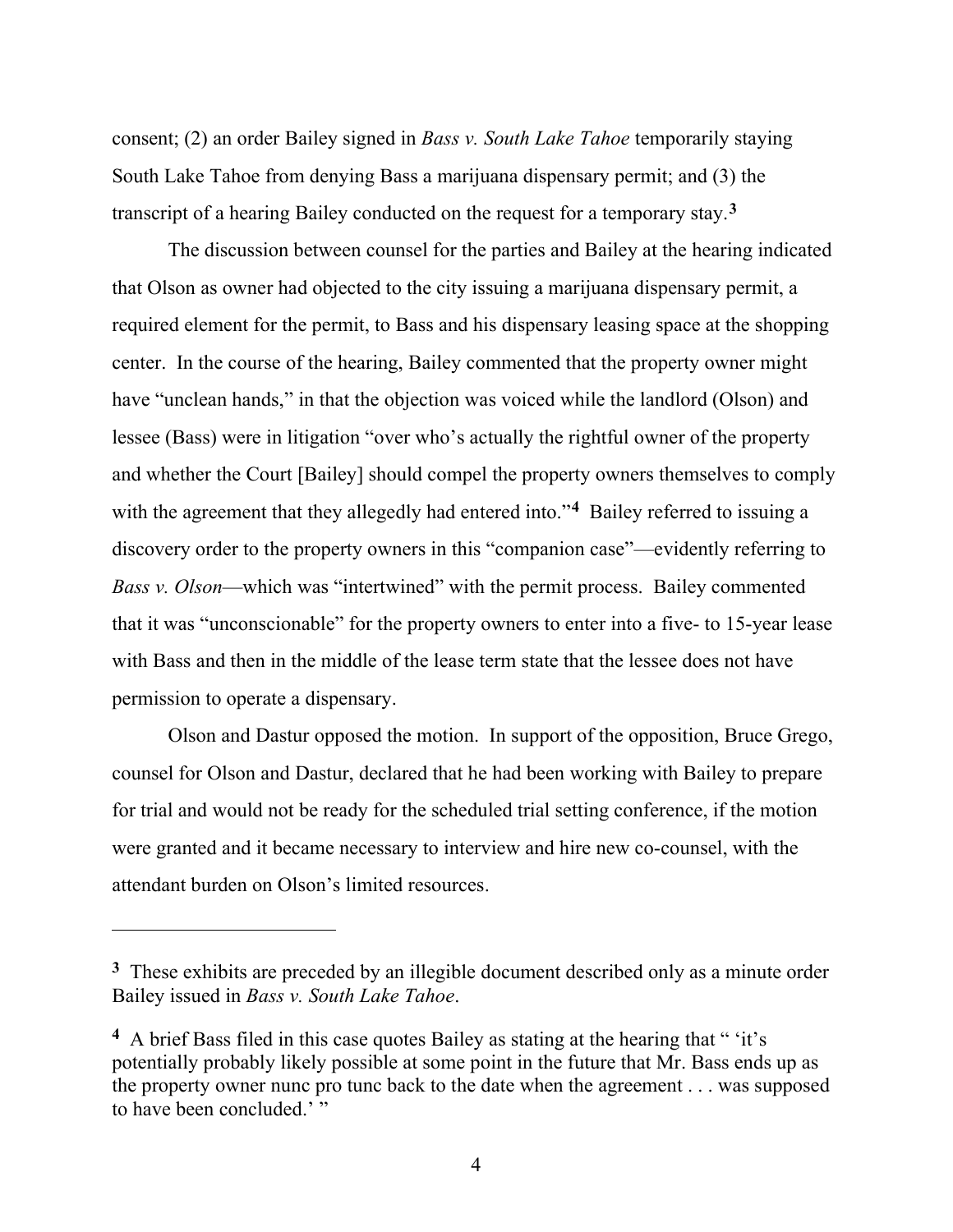Counsel for Bass and Green Bijou declared that these defendants had no objection to Bailey representing Dastur. Counsel further stated that Hassett was not a party to any matter before Bailey, therefore there was no concern that Hassett's confidential information might be disclosed. Counsel suggested that Hassett brought the motion merely to disrupt the defense.

Bailey declared that *Bass v. South Lake Tahoe* was assigned to him for all purposes and that he participated in pretrial motions in *Bass v. Olson*, but was not the trial or settlement judge in the latter case and did not obtain any confidential information. Bailey stated that *Bass v. South Lake Tahoe* involved the plaintiffs' request for court intervention to compel the city to issue a new permit for a marijuana dispensary. In *Bass v. Olson*, Bass sought to enforce an option to purchase the shopping center. Olson settled with Bass and sold the shopping center to him. Bailey echoed co-counsel that disqualification would result in substantial delay in the defense's trial preparation.

The trial court granted the motion to disqualify. The court explained that the authority to disqualify counsel stems from every court's inherent power under Code of Civil Procedure section 128, subdivision (a)(5), to control proceedings in the furtherance of justice.

The court said an appearance of impropriety is sufficient for disqualification. A violation of a disciplinary rule would also justify disqualification. "Thus, if Steven Bailey's representation of Opposing Defendants is connected with a matter in which Steven Bailey personally and substantially participated as a judge, then rule 1.12 has been violated and disqualification to avoid the appearance of impropriety is appropriate."

The trial court rejected defendants' argument that Hassett lacked standing to bring the motion because Bailey did not obtain confidential information. The court determined that the appearance of impropriety required that the parties and the public receive an assurance that a former judge or the former judge's law firm did not receive an unfair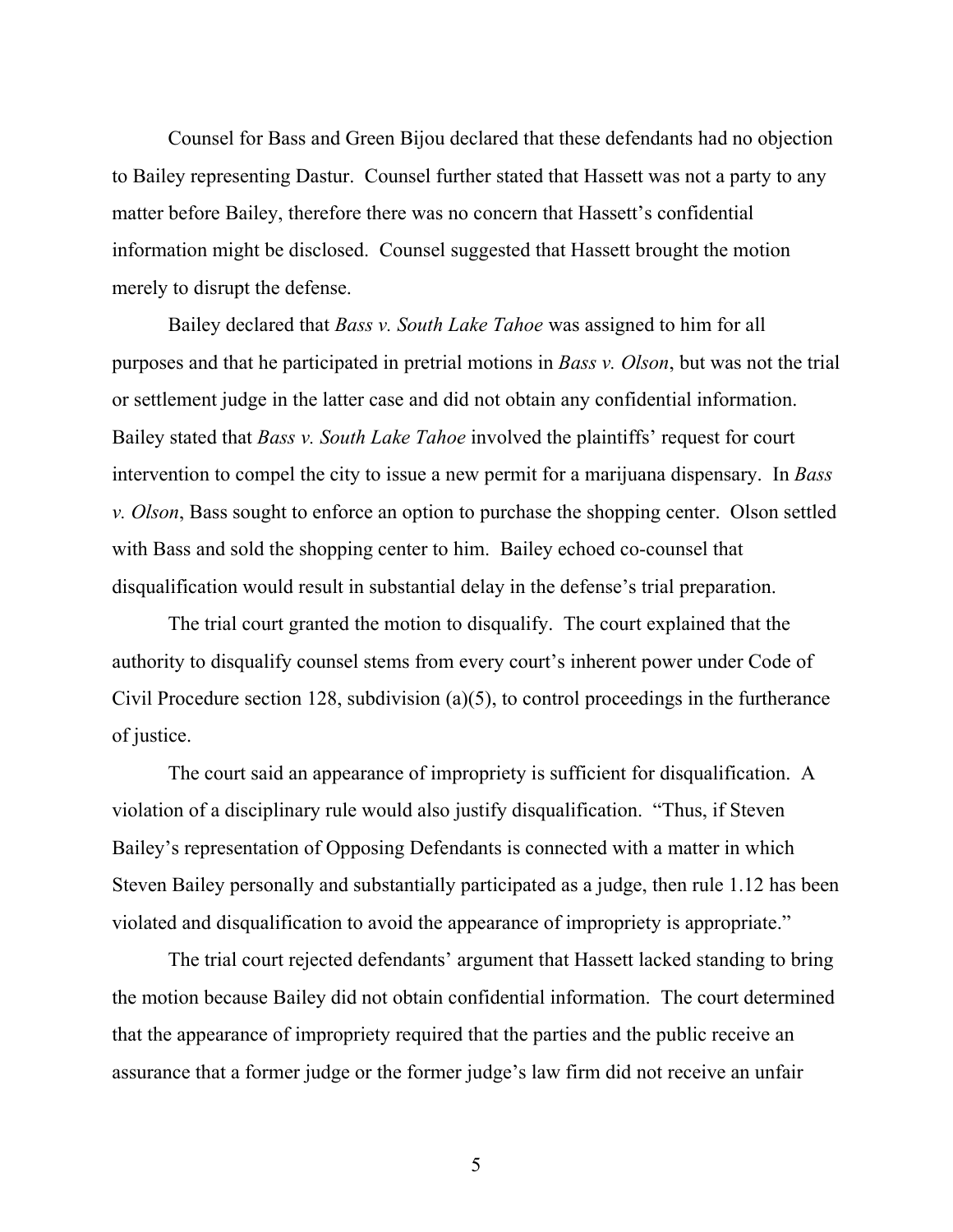advantage. For that reason, the court found that Hassett had standing to challenge Bailey's representation in violation of rule 1.12.

The court also rejected defendants' argument that disqualification would be disruptive to their legal team and delay trial preparation. The court found the argument unpersuasive because defendants continued to be represented by remaining counsel, who could participate in the scheduled trial setting conference.

The court found that Bailey's representation in this case was connected with a "matter" in which Bailey participated personally and substantially as a judge, sufficient to satisfy the application of rule 1.12. *Bass v. South Lake Tahoe*, *Bass v. Olson* and Hassett's case concerned ownership of the same real properties. In *Bass v. Olson*, Bailey rendered decisions related to the validity and enforceability of Bass's option agreements to purchase the properties. As for *Bass v. South Lake Tahoe*, defendants maintained that case involved marijuana dispensary permits not acquisition of the properties. But defendants' only argument that *Bass v. Olson* was different from Hassett's suit was that these were two different cases in two different courts. The court rejected defendants' argument that the term "matter" in rule 1.12 was synonymous with "case." Citing a broad definition of "matter" in rule  $1.7(e)$ , which the court determined was applicable to rule 1.12, the court noted that *Bass v. Olson* involved the same specific persons, Olson and Bass, and the same controversies regarding the validity of the same options to buy the same real property as Hassett's suit.

The court further found that Bailey's participation in a matter within the meaning of rule 1.12 was substantial, in that defendants acknowledged that Bailey participated "materially" by issuing a restraining order and ruling on discovery motions in *Bass v. Olson*.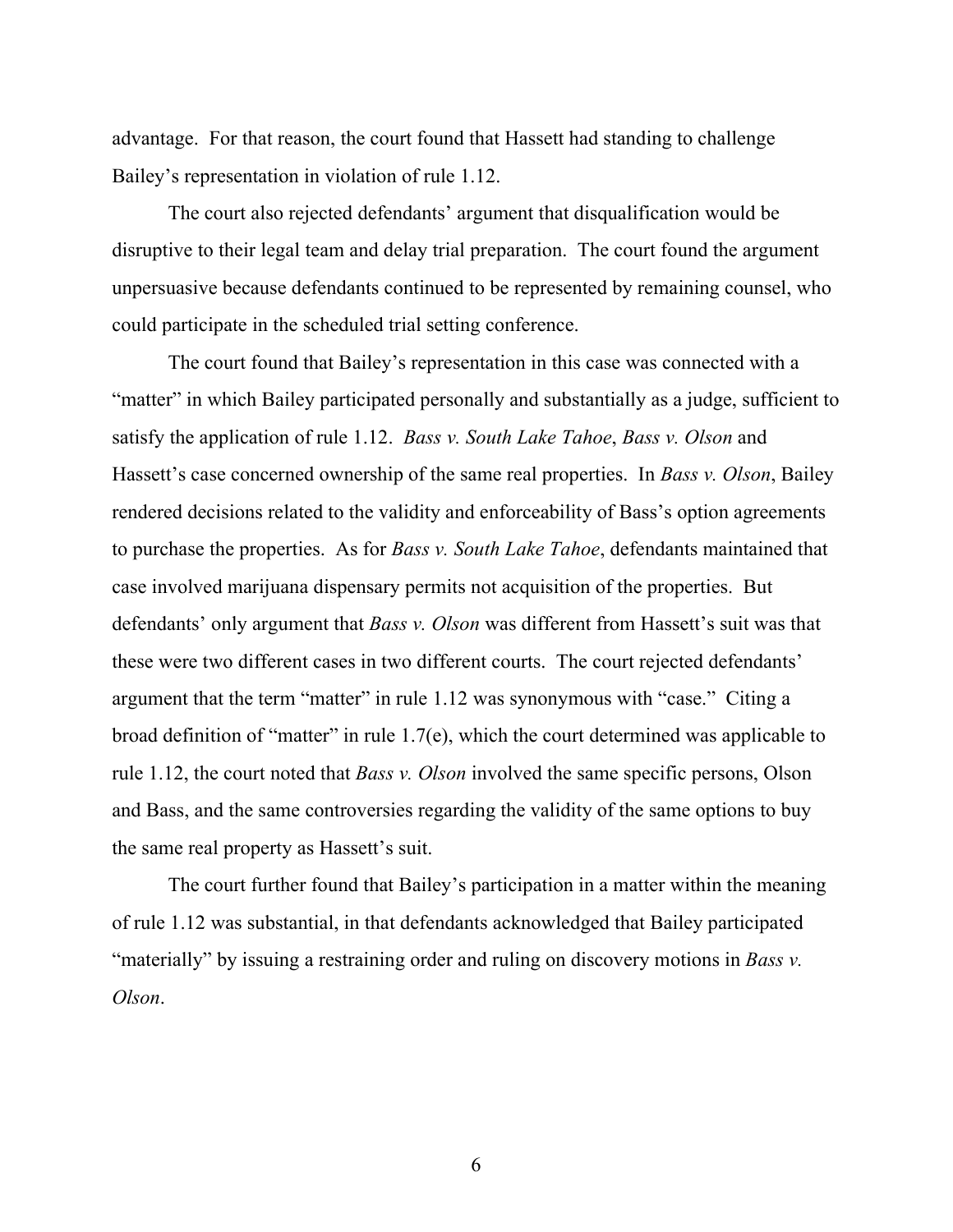Lastly, the trial court disqualified Bailey's firm, Bailey & Romero, because Bailey was not timely screened from other lawyers in the firm, as required by rule 1.12(a) to avoid vicarious disqualification.**[5](#page-6-0)**

### **DISCUSSION**

## I

## *Standard of Review*

 "An order granting or denying a disqualification motion is an appealable order [citations] and is reviewed for abuse of discretion [citation]. The trial court's ruling is presumed correct [citation] and reversal is permissible 'only when there is no reasonable basis for the trial court's decision' [citation]. We accept as correct all of the court's express or implied findings that are supported by substantial evidence. [Citation.]" (*Kennedy v. Eldridge* (2011) 201 Cal.App.4th 1197, 1203 (*Kennedy*).)

## II

#### *Standing*

 Defendants contend that Hassett lacks standing to challenge Bailey because Hassett was not a party in *Bass v. Olson* or *Bass v. South Lake Tahoe* and Bailey never received any confidential information in presiding over these cases.

 Defendants, however, cite no authority that a motion to disqualify a former judge may be brought only by a party to a proceeding over which the judge presided. To the contrary, in *Conservatorship of Lee C.* (2017) 18 Cal.App.5th 1072 (*Lee C.*), on the People's invitation, the trial court disqualified county counsel from a case involving a petition for a Murphy conservatorship for a criminal defendant found incompetent to stand trial. (*Id.* at pp. 1077-1078, 1081-1082.) County counsel represented the public guardian in resisting the court's order to pursue the conservatorship petition. (*Id.* at

<span id="page-6-0"></span>**<sup>5</sup>** Defendants do not challenge on appeal the trial court's decision to disqualify Bailey's firm.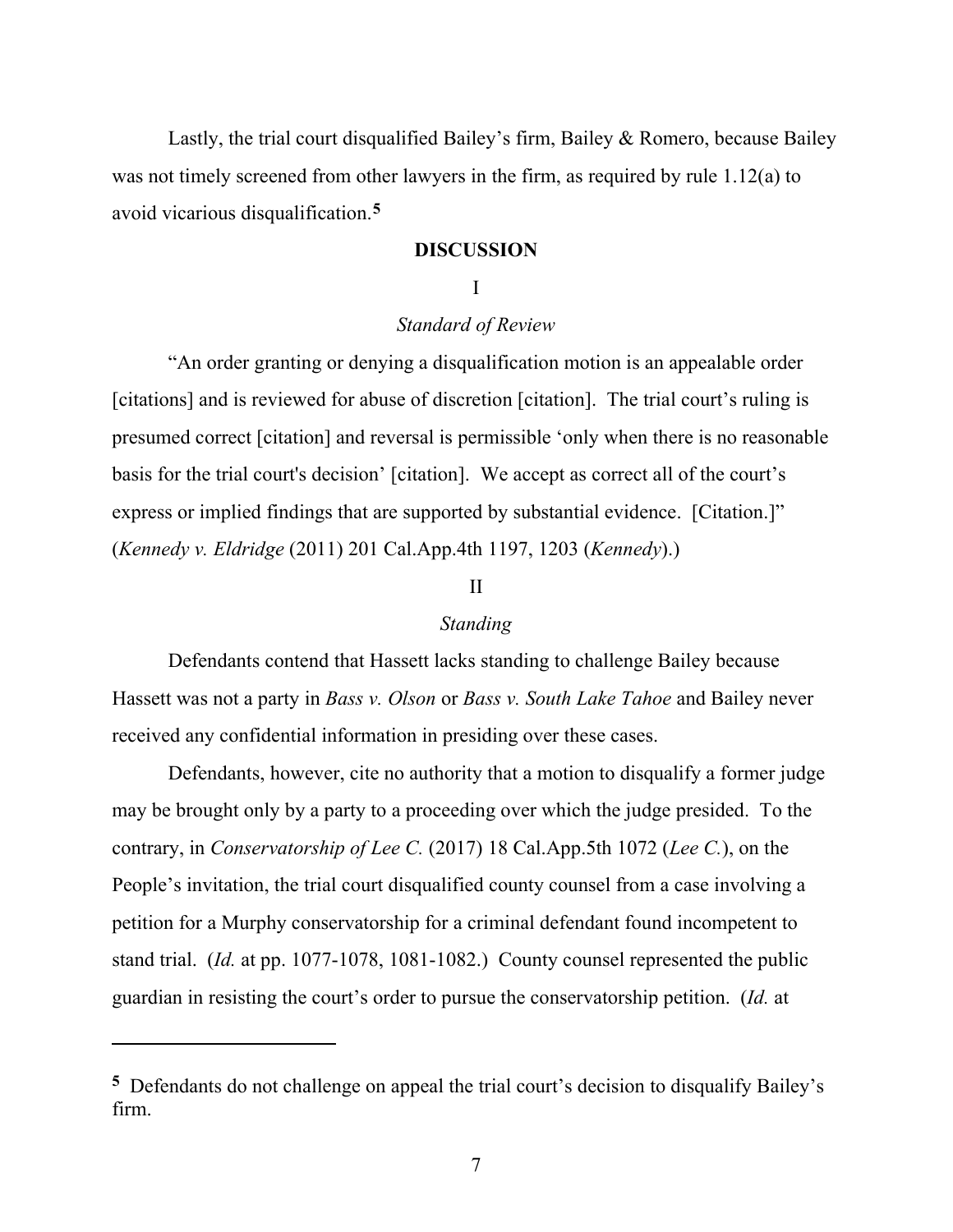pp. 1077-1078*.*) County counsel argued that "the People had no attorney-client relationship with county counsel or the Public Guardian and had no role in the conservatorship proceedings and thus no standing to bring a motion to disqualify." (*Id.* at p. 1083.) The appellate court quoted *Kennedy* that: " '[W]hile federal courts generally limit standing to bring disqualification motions to clients or former clients [citation], in California, "where the ethical breach is ' "manifest and glaring" ' and so 'infects the litigation in which disqualification is sought that it impacts the moving party's interest in a just and lawful determination of [his or] her claims' [citation], a nonclient might meet the standing requirements to bring a motion to disqualify based upon a third party conflict of interest or other ethical violation." [Citation].' " (*Id.* at p. 1083; *Kennedy, supra*, 201 Cal.App.4th at p. 1204).) " 'Accordingly, we conclude that where an attorney's continued representation threatens an opposing litigant with cognizable injury or would undermine the integrity of the judicial process, the trial court may grant a motion for disqualification, regardless of whether a motion is brought by a present or former client of recused counsel.' " (*Lee C.*, at p. 1083, quoting *Kennedy*, at p. 1205.)

 The trial court correctly determined that Bailey's representation of defendants in violation of rule 1.12 would impact Hassett's interest in a fair adjudication of his claims and " 'undermine the integrity of the judicial process.' " (*Lee C., supra*, 18 Cal.App.5th at p. 1083.) Paraphrasing our decision in *Kennedy*, "[i]t makes no sense for a court to stand idly by and permit conflicted counsel to participate in a case merely because neither a client nor former client [nor party to a former proceeding] has brought a motion." (*Kennedy, supra*, 201 Cal.App.4th at pp. 1204-1205.) " '[T]he court has an *independent interest* in ensuring trials are conducted within ethical standards of the profession and that legal proceedings appear fair to all that observe them.' [Citation.]" (*Id.* at p. 1205; see also *Great Lakes Construction, Inc. v. Burman* (2010) 186 Cal.App.4th 1347, 1355 [" 'The paramount concern must be to preserve public trust in the scrupulous administration of justice and the integrity of the bar' "].)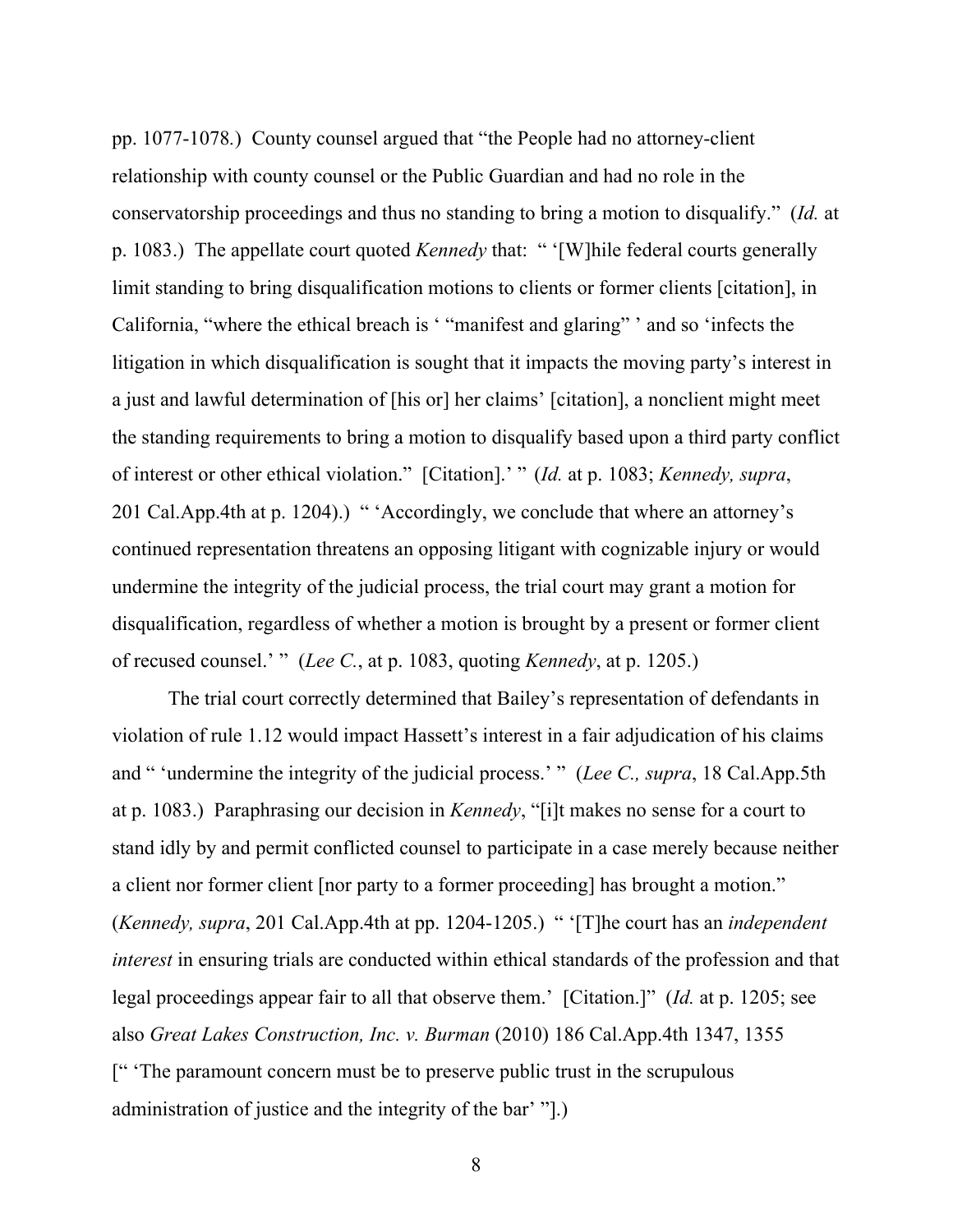Accordingly, we conclude that Hassett's standing to bring a disqualification motion did not require him to be a party to an action before Bailey.

 With respect to defendants' assertion that Hassett lacked standing because Bailey did not receive confidential information, in *Higdon v. Superior Court* (1991) 227 Cal.App.3d 1667 (*Higdon*), there was no contention that the former judicial officer disqualified in that case had obtained confidential information. In *Higdon*, wives in two separate marital dissolution cases moved to recuse the firm representing the husbands' counsel when a court commissioner, who had heard and decided contested matters in each case, resigned and joined the firm. (*Id.* at p. 1670.) Finding that no case or statute at that time "answer[ed] the question of disqualification of a former judicial officer from personal participation as counsel," the court looked to rule 1.12(a) of the American Bar Association Model Rules of Professional Conduct (ABA Model Rules).**[6](#page-8-0)** (*Higdon*, at p. 1673.) The court held that a violation of rule 1.12 of the ABA Model Rules provided a "sound basis" to disqualify the former commissioner "from personal participation as counsel."**[7](#page-8-1)** (*Higdon*, at p. 1673.)

Defendants quote *Cho v. Superior Court* (1995) 39 Cal.App.4th 113, 121, that " '[t]he protection of the confidences of litigants has been the primary focus of rules of professional conduct in California and as drafted by the American Bar Association.' " *Cho* held that a former judge and the law firm that hired him must be disqualified from representing a party in an action in which the judge had received confidences from the

<span id="page-8-0"></span>**<sup>6</sup>** On May 10, 2018, the California Supreme Court approved comprehensive amendments to the Rules of Professional Conduct, effective November 1, 2018, including rule 1.12, which takes language from rule 1.12 of the ABA Model Rules. (See *Sheppard, Mullin, Richter & Hampton, LLP v. J-M Manufacturing Co., Inc.* (2018) 6 Cal.5th 59, 85, fn. 7.)

<span id="page-8-1"></span>**<sup>7</sup>** The court did not uphold vicarious disqualification of the firm but remanded the case to the trial court to determine whether the court commissioner had been effectively screened. (*Higdon, supra*, 227 Cal.App.3d at p. 1681.)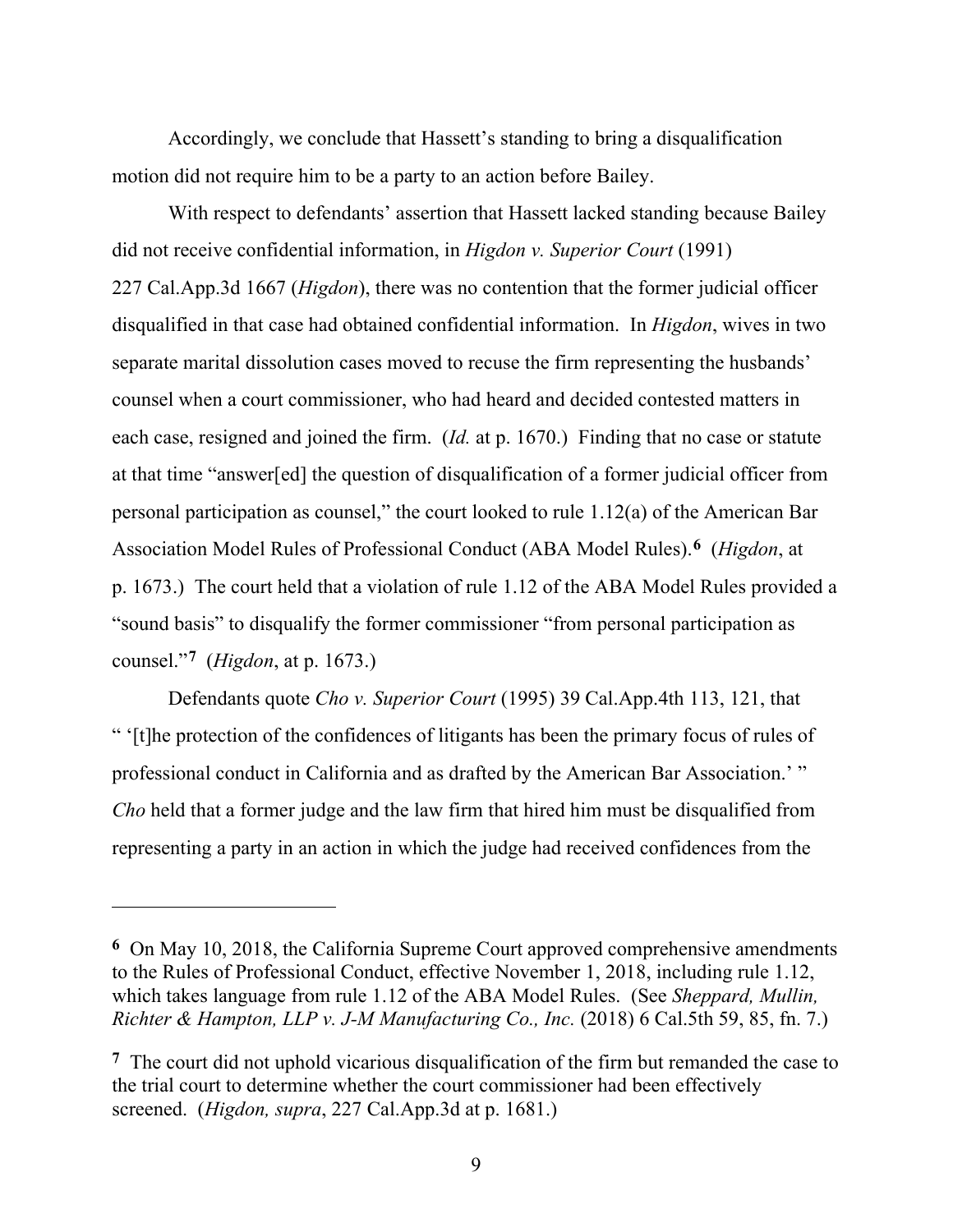litigants during settlement negotiations. (*Id.* at p. 119.) The court in *Cho* acknowledged that in *Higdon* "[t]here was no indication that the commissioner had been party to confidences divulged by either side in the case." (*Ibid*.) In *Higdon*, the court held that screening was sufficient to avoid disqualification of the firm in a case where no confidences have been imparted, and *Cho* held that, where confidences were received, screening was not sufficient. (*Higdon, supra¸* 227 Cal.App.3d at p. 1680; *Cho*, at p. 125.) In neither case was the litigants' sharing confidences with a former judicial officer determinative of whether disqualification of the *officer*, not his or her new firm, was warranted.

 We conclude that trial court did not abuse its discretion in finding that Hassett had standing to move to disqualify Bailey based on a violation of rule 1.12.

#### III

## *Disruption and Delay*

Defendants contend that removal of Bailey would cause disruption and delay in their preparation for trial and Hassett pursued disqualification for tactical reasons. Defendants cite, inter alia, *William H. Raley Co. v. Superior Court* (1983) 149 Cal.App.3d 1042, where the appellate court said that exercise of the power to disqualify counsel "requires a cautious balancing of competing interests," in which "[t]he court must weigh the combined effect of a party's right to counsel of choice, an attorney's interest in representing a client, the financial burden on a client of replacing disqualified counsel and any tactical abuse underlying a disqualification proceeding against the fundamental principle that the fair resolution of disputes within our adversary system requires vigorous representation of parties by independent counsel unencumbered by conflicts of interest." (*Id.* at p. 1048.)

 The trial court here did consider disruption and delay caused by Bailey's disqualification. However, the trial court pointed out that Grego continued to represent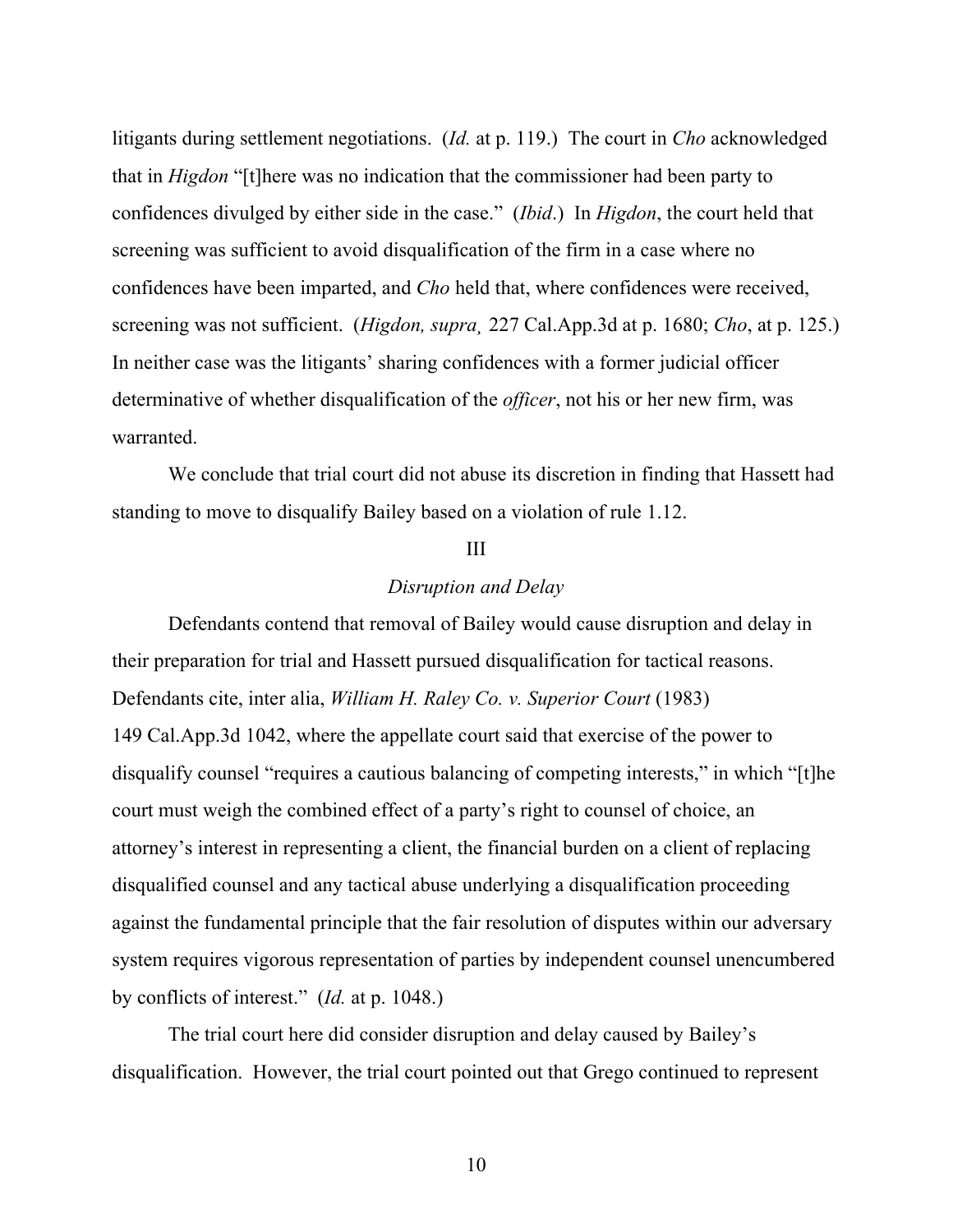defendants and could participate in the trial setting conference while new counsel was being retained.

 Moreover, there is nothing in the record to support defendants' claim that Hassett pursued disqualification for tactical purposes. "This case is not one where, despite knowing the pertinent facts, a party unreasonably delayed seeking disqualification and so caused its opponent significant prejudice. [Citation.] There was no basis for concern here that one party, by belatedly moving to disqualify opposing counsel, was attempting to disrupt a case at a critical juncture. Similarly, this case was not one where a party tried to increase an opponent's litigation burdens by seeking disqualification only after the challenged counsel performed a substantial amount of work." (*People ex rel. Dept. of Corporations v. SpeeDee Oil Change Systems, Inc.* (1999) 20 Cal.4th 1135, 1145, fn. 2.)

 Rather, the circumstances here are the other way around. Hassett received notice that defendants retained Bailey on the day before a hearing on Green Bijou's and Bass's motion to expunge lis pendens and Hassett's motion to consolidate this case with *Bass v. Olson*. The tentative rulings on these motions were to deny the motion to expunge (and award attorney fees to Hassett) and grant the motion to consolidate. In the tentative ruling on the motion to expunge lis pendens, the court concluded it was more likely than not that Hassett would obtain a judgment that Bass's option to purchase Olson's properties was void and unenforceable and that Hassett's agreement to purchase the properties was enforceable. The tentative ruling on the motion to consolidate included the court's conclusion that *Bass v. Olson* and Hassett's suit involved common issues of law and fact, including that Hassett had standing to assert that his purchase agreement was valid and enforceable due to the invalidity of the Bass option and purchase agreement. In the letter to the judge on the eve of the hearing on these motions, Bailey advised that his association in cases in El Dorado County Superior Court led to recusal of the full bench in every instance, which prompted the judge to recuse herself that day. We agree with Hassett that Bailey's association and recusal request the night before the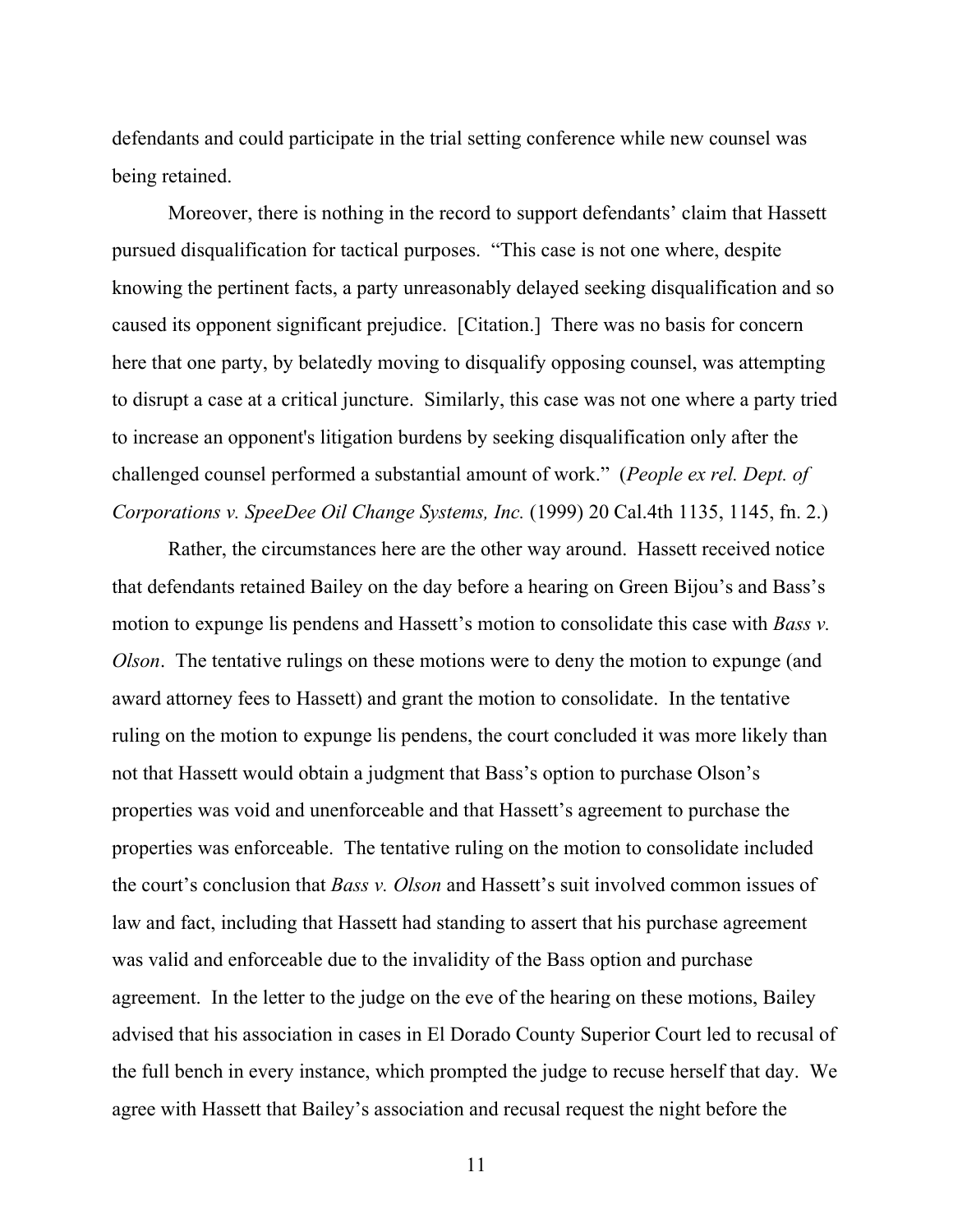hearings "were actions taken by the retired judge in this case intending to disrupt the proceedings in which tentative rulings had issued in favor of Hassett against the aligned interests of Bass and Judge Bailey's new client Olson."

#### IV

## *Personal and Substantial Participation in Case or Matter*

Defendants' position is that rule  $1.12(a)$  is "case specific" and "applies only where the lawyer participated personally and substantially as judge in the matter/case before the court." Defendants maintain the rule "should not apply to cases just because the property is similar or because a judge heard other cases with the same plaintiff or defendant." We disagree.

 The commentary to rule 1.12 explains: "Personal and substantial participation may occur when, for example, the lawyer participated through decision, recommendation, or the rendering of advice on a particular case or matter. However, a judge who was a member of a multi-member court, and thereafter left judicial office to practice law, is not prohibited from representing a client in a matter pending in the court, but in which the former judge did not participate, or acquire material confidential information." (Rule 1.12, com. 1.) The term "personally and substantially" thus distinguishes between a judge who, for example, rendered a decision in a particular matter and a judge whose involvement amounts to no more than membership in a multi-member court where the matter was pending. (See also ABA Model Rules, rule 1.12, com. 1 ["The term 'personally and substantially' signifies that a judge who was a member of a multimember court, and thereafter left judicial office to practice law, is not prohibited from representing a client in a matter pending in the court, but in which the former judge did not participate"].) Moreover, the comment to rule 1.12 refers to "a case *or* matter," indicating that a "case" and a "matter" are not synonymous. (Rule 1.12, com. 1, italics added.)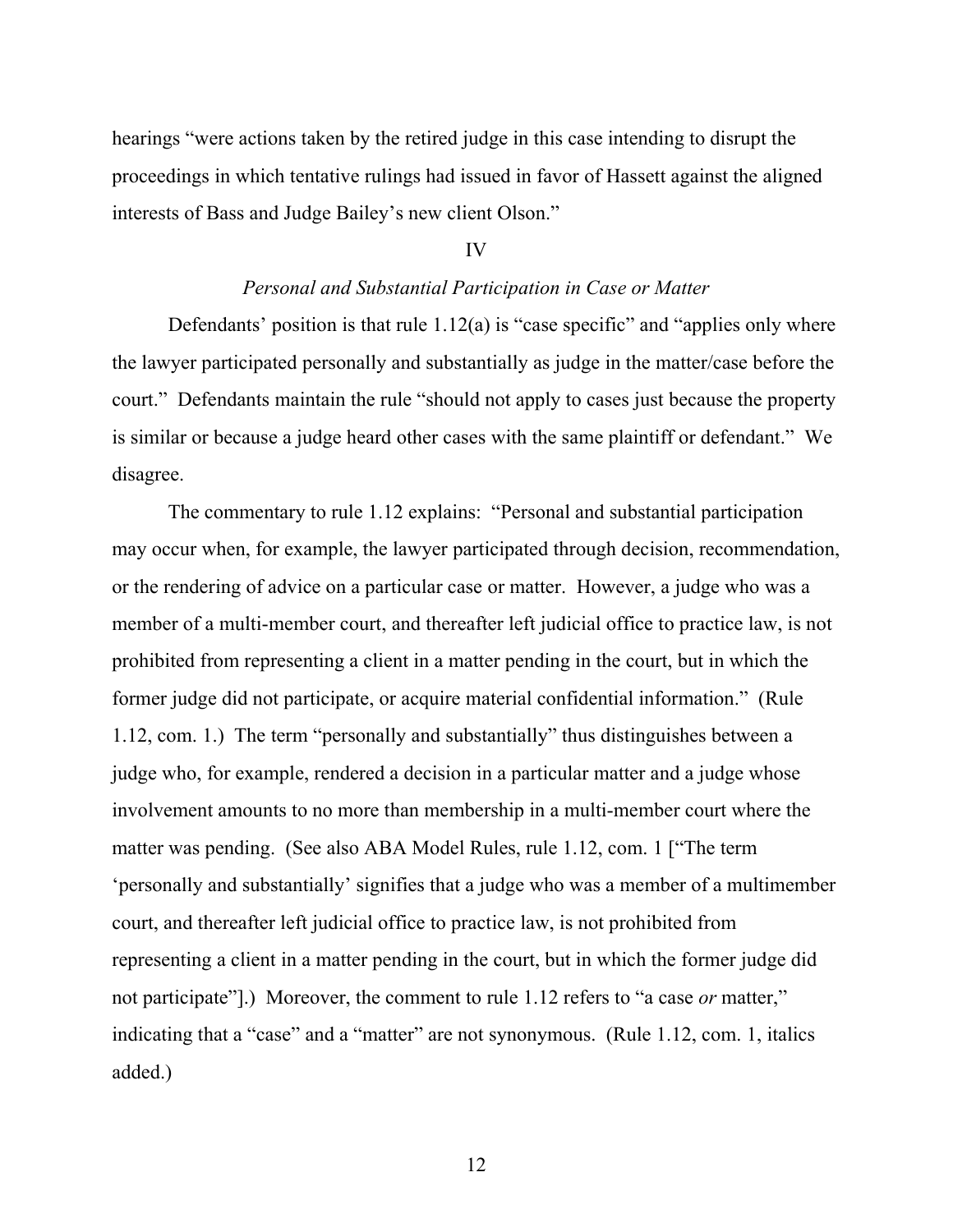Defendants do not dispute that Bailey participated personally and substantially by issuing orders in the *Bass v. Olson* and *Bass v. South Lake Tahoe* cases. Defendants' core contention is that these cases and the present action do not constitute a "matter" within the meaning of the rule. Rule 1.12 does not define the term "matter." Defendants argue the trial court erred in adopting the definition found in rule 1.7(e): "For purposes of this rule 'matter' includes any judicial or other proceeding, application, request for a ruling or other determination, contract, transaction, claim, controversy, investigation, charge, accusation, arrest or other deliberation, decision, or action that is focused on the interests of specific persons, or a discrete and identifiable class of persons." Rule 1.7 addresses a conflict of interest where a lawyer represents a client "directly adverse to another client in the same or a separate matter." (Rule 1.7(a).) Defendants contend that this definition is "appropriate . . . for lawyers not judges," because "[l]awyer [*sic*], not judges, obtain confidential information from their clients," but "no party appearing in a court room is the client of judge [*sic*]" and the "information provide [*sic*] to a judge in open court, it [*sic*] not confidential."**[8](#page-12-0)** Again, we disagree.

The commentary to rule 1.12 of the ABA Model Rules, from which California's rule 1.12 is derived, states that rule 1.12 "generally parallels" rule 1.11, governing conflicts of interest of former and current government lawyers. (ABA Model Rules, rule 1.12, com. 1; see also Rotunda & Dzienkowski, Legal Ethics: The Lawyer's Deskbook on Professional Responsibility (2021) § 1.12-1 ["Rule 1.12 essentially extends the principles of Rule 1.11 (conflicts involving former government lawyers) to judges and other adjudicatory officials"].)**[9](#page-12-1)** Commentary to California's rule 1.11 states that "[f]or

<span id="page-12-0"></span>**<sup>8</sup>** As this excerpt demonstrates, defendants' opening brief contains numerous typographical and spelling errors.

<span id="page-12-1"></span>**<sup>9</sup>** "Especially where there is no conflict with the public policy of California, the [ABA] Model Rules serve as a collateral source for guidance on proper professional conduct in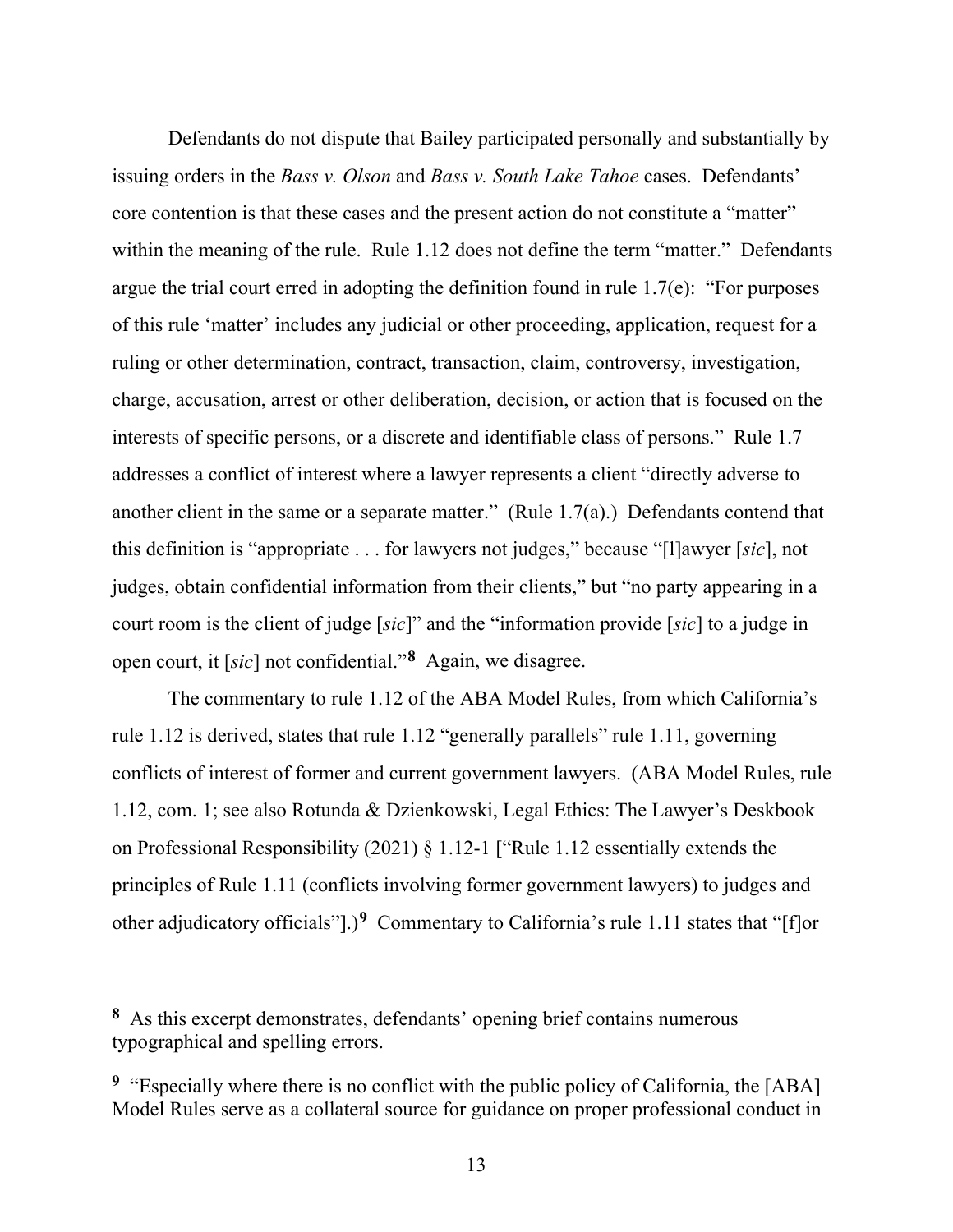what constitutes a 'matter' for purposes of this rule, see rule 1.7(e)." (Rule 1.11, com. 2.) Rule 1.11(e) of the ABA Model Rules provides the same definition of a "matter" as California's rule 1.7(e). The commentary to rule 1.11(e) of the ABA Model Rules states that " $[$ f $]$ or purposes of paragraph  $(e)$ ... a 'matter' may continue in another form. In determining whether two particular matters are the same, a lawyer should consider the extent to which the matters involve the same basic facts, the same or related parties, and the time elapsed." (ABA Model Rules, rule 1.11, com. 10.)

 Defendants do not dispute—nor could they—that the present action involves the same parties (Bass, Olson) and same basic facts (the enforceability of Bass's options to purchase Olson's former properties in South Lake Tahoe) as *Bass v. Olson*. (See *Monument Builders of Pennsylvania, Inc. v. Catholic Cemeteries Assn.* (1999) 190 F.R.D. 164, 166 ["the two actions should be treated as the same 'matter': they involve the same parties and largely the same facts and conduct"].) Even in *Bass v. South Lake Tahoe*, a case Bailey said was "intertwined" with *Bass v. Olson*, Bailey made comments at a hearing suggesting that he viewed Bass's options as enforceable and that Bass was the rightful owner of the properties.

 Defendants nonetheless insist that disqualification turns on whether the former judge received confidential information from a party to litigation over which the judge had presided. However, the commentary to rule 1.12 contains another disjunctive phrase to the contrary, i.e., that a former judge is not prohibited from representing a party in a matter where the judge "did not participate, *or* acquire confidential information." (Rule 1.12, com. 1, italics added.) Thus, participation *or* acquisition of confidential information

California." (*People v. Donaldson* (2001) 93 Cal.App.4th 916, 928; accord *Doe v. Yim*  (2020) 55 Cal.App.5th 573, 582, fn. 3; *Kennedy, supra*, 201 Cal.App.4th at p. 1210; see also rule 1.0, com. 4 ["for guidance on proper professional conduct . . . rules and standards promulgated by other jurisdictions and bar associations may also be considered"].)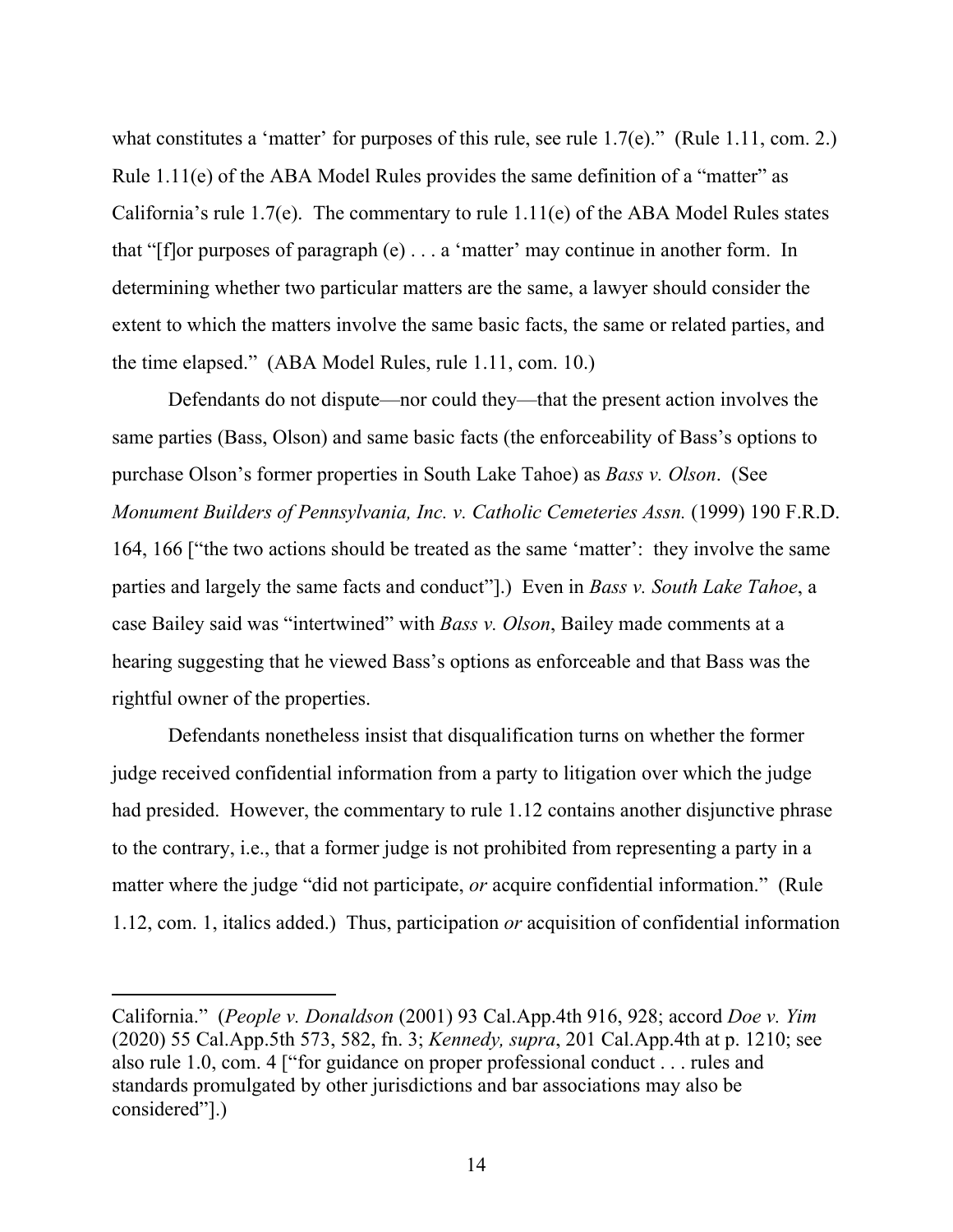in a former action that overlaps with the present one can serve as a basis for disqualifying a former judge.

We conclude the trial court did not err in disqualifying Bailey due to his personal and substantial participation as a judge in a matter within the meaning of rule 1.12 of the Rules of Professional Conduct.

## **DISPOSITION**

The disqualification order is affirmed. Hassett shall recover his costs on appeal. (Cal. Rules of Court, rule  $8.278(a)(1) & (2)$ .)

> $\frac{|s|}{|s|}$ RAYE, P. J.

We concur:

 $/$ s/ HULL, J.

 $/s/$ ROBIE, J.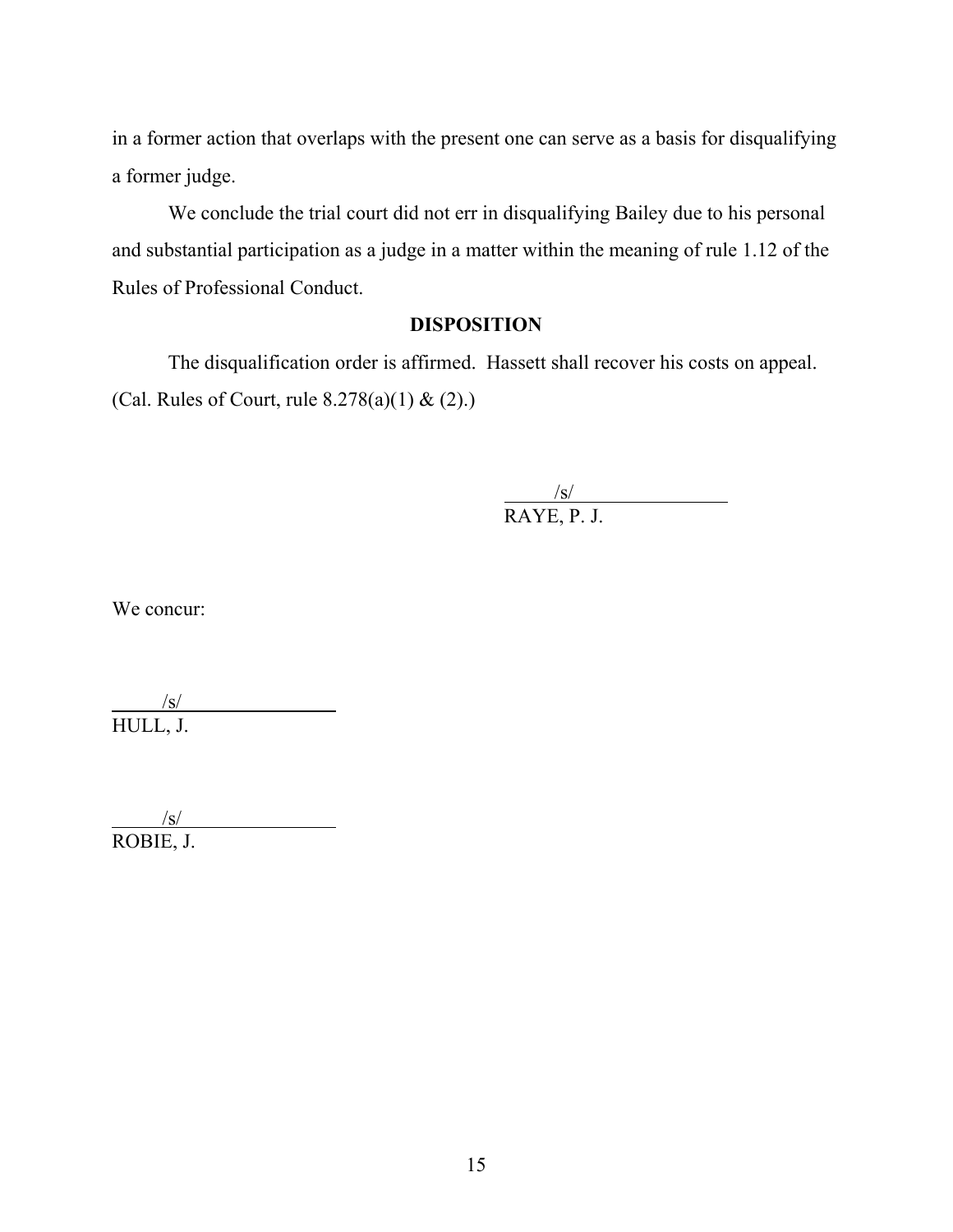# CERTIFIED FOR PUBLICATION

# IN THE COURT OF APPEAL OF THE STATE OF CALIFORNIA THIRD APPELLATE DISTRICT

(El Dorado)

----

ROBERT J. HASSETT,

Plaintiff and Respondent,

v.

PATRICIA G. OLSON et al.,

Defendants and Appellants;

CODY LEE BASS et al.,

Defendants and Respondents.

C092212

(Super. Ct. No. SC20180100)

ORDER MODIFYING OPINON AND CERTIFYING OPINION FOR PUBLICATION

> [NO CHANGE IN JUDGMENT]

 APPEAL from a judgment of the Superior Court of El Dorado County, Gerritt W. Wood, Judge. Affirmed.

Bruce P. Grego for Defendants and Appellants.

Porter Simon, James E. Simon and David W. Wolfe for Plaintiff and Respondent.

No appearance for Defendants and Respondents.